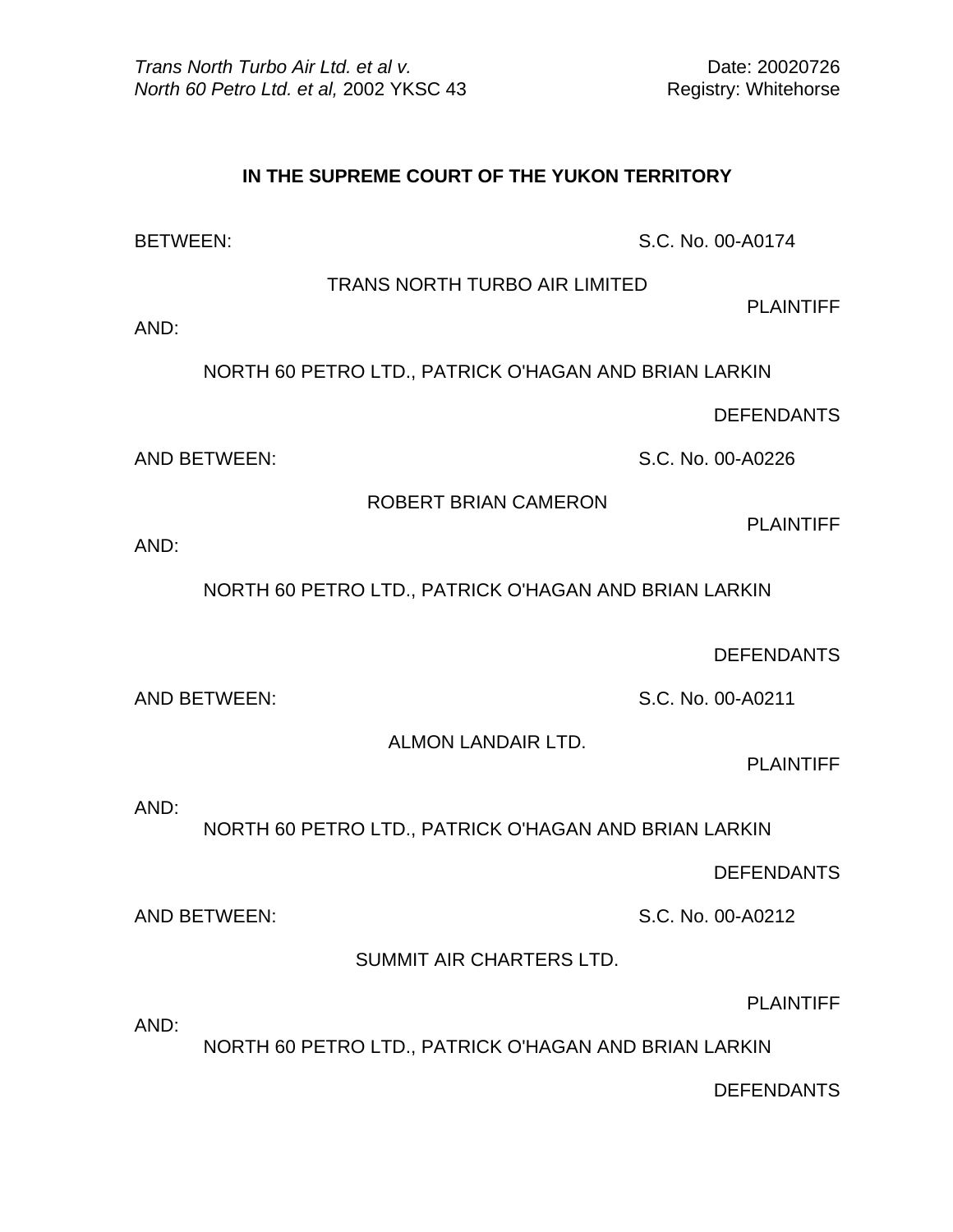R. PATRICK SAUL and **Appearing for Trans North Turbo Air Limited** DARRYL G. PANKRATZ and Robert Brian Cameron

PETER CHOMICKI, Q.C. Appearing for Almon Landair Ltd. and Summit Air Charters Ltd.

RICK B. DAVISON, Q.C. and BRUCE CHURCHILL-SMITH Appearing for the defendants

## **MEMORANDUM OF RULING DELIVERED FROM THE BENCH**

 $\frac{1}{\sqrt{2}}$  ,  $\frac{1}{\sqrt{2}}$  ,  $\frac{1}{\sqrt{2}}$  ,  $\frac{1}{\sqrt{2}}$  ,  $\frac{1}{\sqrt{2}}$  ,  $\frac{1}{\sqrt{2}}$  ,  $\frac{1}{\sqrt{2}}$  ,  $\frac{1}{\sqrt{2}}$  ,  $\frac{1}{\sqrt{2}}$  ,  $\frac{1}{\sqrt{2}}$  ,  $\frac{1}{\sqrt{2}}$  ,  $\frac{1}{\sqrt{2}}$  ,  $\frac{1}{\sqrt{2}}$  ,  $\frac{1}{\sqrt{2}}$  ,  $\frac{1}{\sqrt{2}}$ 

 $\frac{1}{\sqrt{2}}$  ,  $\frac{1}{\sqrt{2}}$  ,  $\frac{1}{\sqrt{2}}$  ,  $\frac{1}{\sqrt{2}}$  ,  $\frac{1}{\sqrt{2}}$  ,  $\frac{1}{\sqrt{2}}$  ,  $\frac{1}{\sqrt{2}}$  ,  $\frac{1}{\sqrt{2}}$  ,  $\frac{1}{\sqrt{2}}$  ,  $\frac{1}{\sqrt{2}}$  ,  $\frac{1}{\sqrt{2}}$  ,  $\frac{1}{\sqrt{2}}$  ,  $\frac{1}{\sqrt{2}}$  ,  $\frac{1}{\sqrt{2}}$  ,  $\frac{1}{\sqrt{2}}$ 

[1] VEALE J. (Oral): I am prepared to qualify Mr. Klem as an expert in fire investigations, building and fire protection code requirements, fire protection systems and performance. However, I should qualify that by saying that he is not being called as an origin and cause expert, although I understand that may indirectly be dealt with just because it is part of the entire fire picture in this case and he is not qualified as an expert with respect to the Canadian National Building Code or the National Fire Code, although he can opine on the implications of those matters as they relate to the rebuttal report, and who's rebuttal report are we talking about?

[2] MR. DAVISON: We are talking about the report of my friend, which is the Gage Babcock and Associates Report and it is a report that Mr. Randall Kovacs authored.